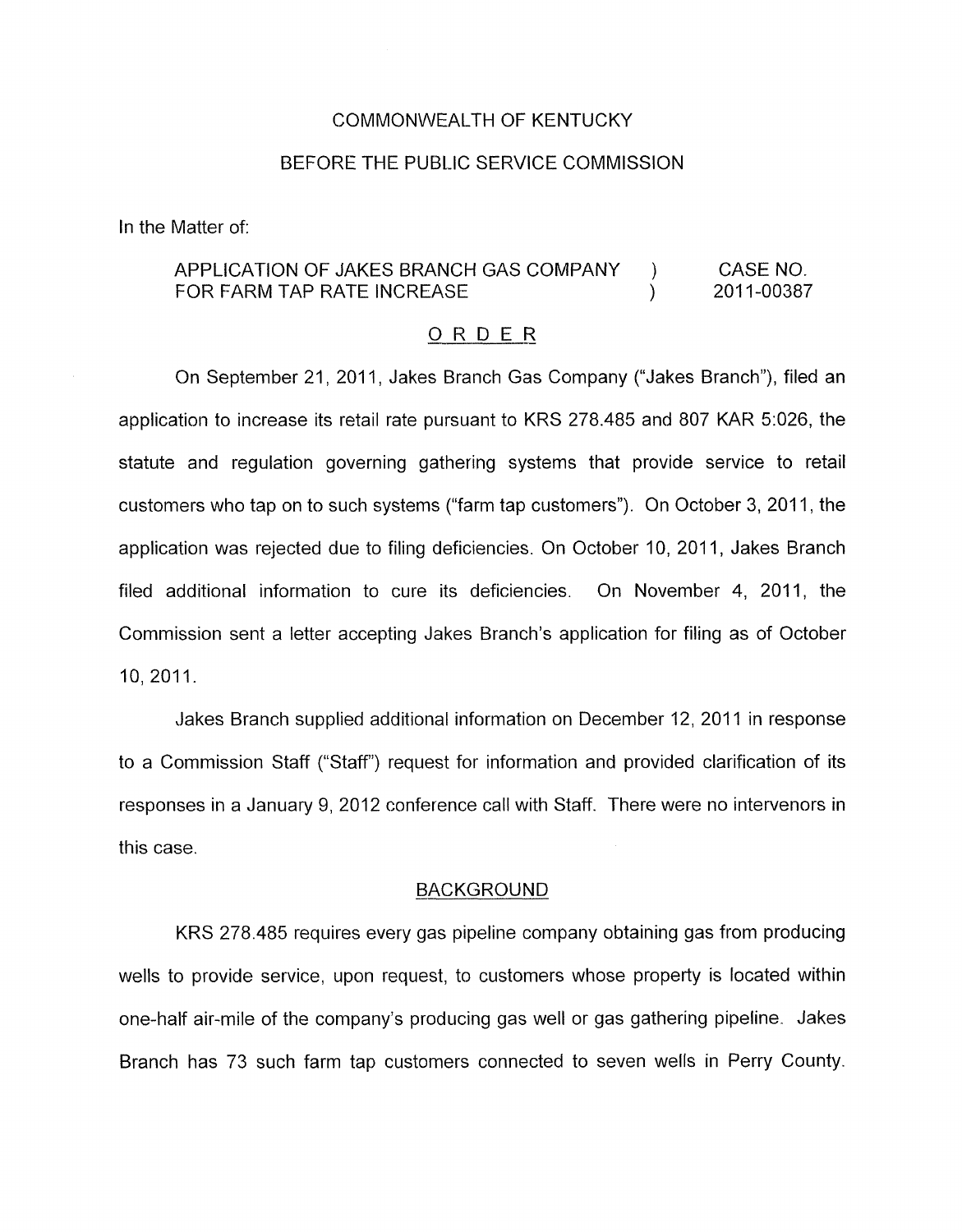Jakes Branch proposes to adjust its farm tap rates, which have not been adjusted in several years. Jakes Branch proposes the following increase in its farm tap rates:

|                        | Current | Proposed | % Increase |
|------------------------|---------|----------|------------|
| All Mcf (Minimum Bill) | \$4.00  | \$6.00   | 50%        |

807 KAR 5:026, Section 9, allows a farm tap operator to request an adjustment in rates if: 1) the percentage change in rates does not exceed the percentage change in the price index during the most recent 12-month period immediately preceding the date the proposed tariff is filed;<sup>1</sup> and 2) the proposed rate does not exceed the highest average volumetric rate of a local gas distribution utility approved by the Commission and in effect on the date the proposed tariff is filed. A review of the percentage change in the price index during the most recent 12-month period showed that it was a 2.8 percent decrease. Jakes Branch's proposal for an increase of any amount would exceed a negative percentage change in the price index. Jakes Branch's proposed rate does not exceed the highest average volumetric rate of a local gas distribution utility approved by the Commission.

Because Jakes Branch does not meet the test of the first cited criterion but does meet the second, the regulation requires that it provide its costs to provide service during the previous two years, current within 90 days of the date the proposed tariff is filed. Jakes Branch supplied an analysis of its administrative and proposed gas costs. Its filing of December 12, 2011 updated its gas cost projection, using a 12-month New

 $<sup>1</sup>$  807 KAR 5:026 defines price index as the average of the producer price index-</sup> utility natural gas (PPI-05-5) for the most recent 12-month period as published monthly by the United States Department of Labor, Bureau of Labor Statistics.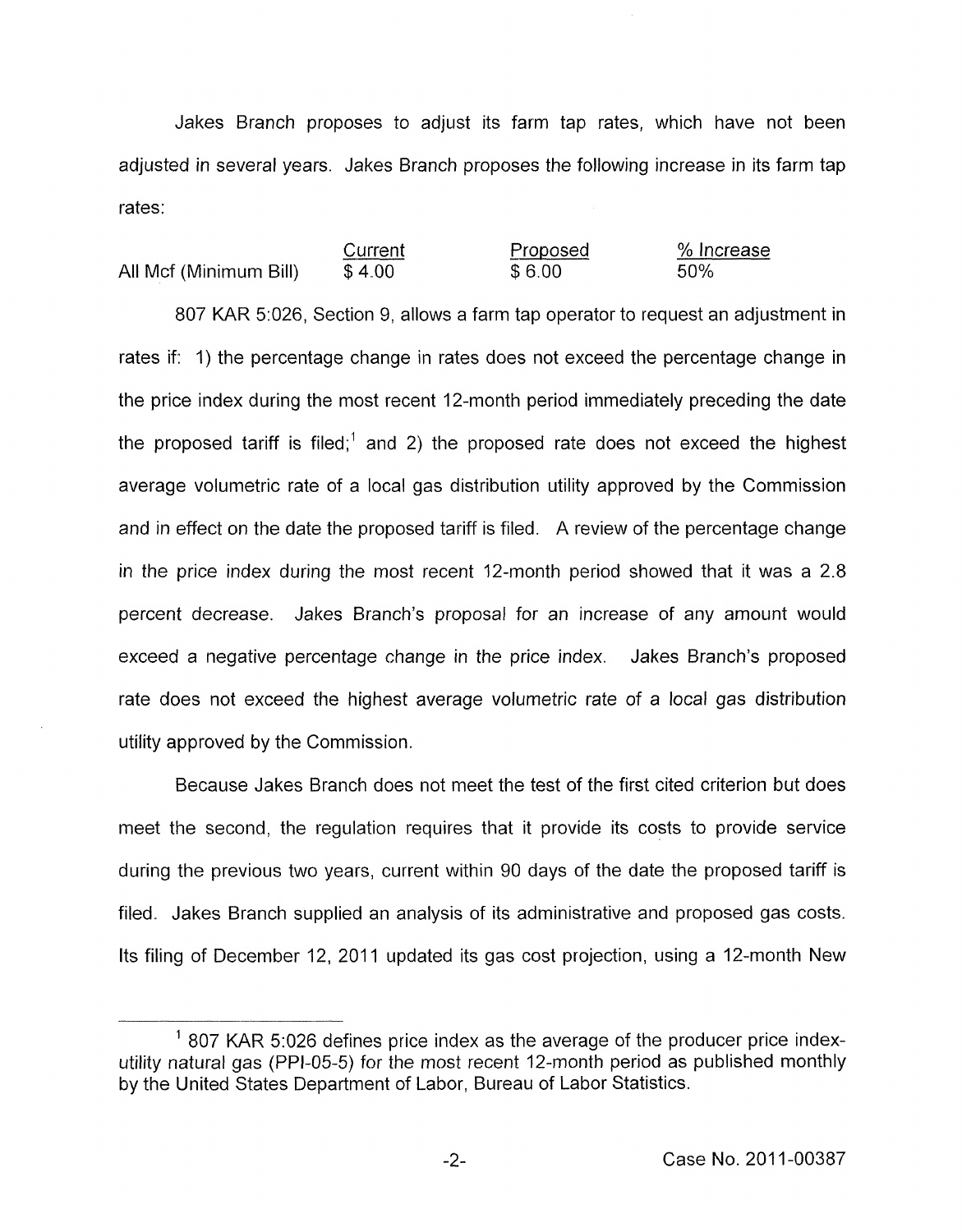York Mercantile Exchange ("NYMEX") price strip for the 12 months ending December 2012. The Commission notes that natural gas prices have been volatile since 2000 and finds that a rate based on NYMEX futures prices is more representative of current gas prices than a historical average. In prior cases involving other farm tap systems, the Commission has approved this pricing mechanism as a reasonable proxy for the requirements of the regulation.<sup>2</sup> The Commission will apply this method in determining the rate in this case. Jakes Branch's updated gas cost is \$5.08 per Mcf, including a 1.3895 BTU factor.

Jakes Branch's administrative cost consists of a \$12,000 annual management fee, which produces a volumetric rate of \$2.21 per Mcf when divided by Jakes Branch's average annual sales volumes. Adding this rate to the \$5.08 per Mcf proposed gas cost produces a rate of \$7.29 per Mcf, \$1.29 per Mcf more than Jakes Branch's proposed \$6.00 per Mcf rate.

The Commission, having considered the evidence of record and being otherwise sufficiently advised, finds that the rate proposed by Jakes Branch and included in the Appendix to this Order is fair, just, and reasonable, in the public interest, and should be approved effective for service rendered on and after the date of this Order.

IT IS THEREFORE ORDERED that:

1. Jakes Branch's proposed rate is approved.

<sup>&</sup>lt;sup>2</sup> Case No. 2009-00207, Application of Bear Fork Gas Company for Farm Tap Rate Increase (Ky. PSC Aug. 19, 2009); Case No. 2006-00460, Application of G.S. Knox Gas Company to Increase its Rates and Charges for Providing Farm Tap Service Pursuant to KRS 278.485 (Ky. PSC Jan. 22, 2007); Case No. 2006-00122, Notice of Proposed Rate Change for Interstate Natural Gas Company (Ky. PSC dated Dec. 20, 2006).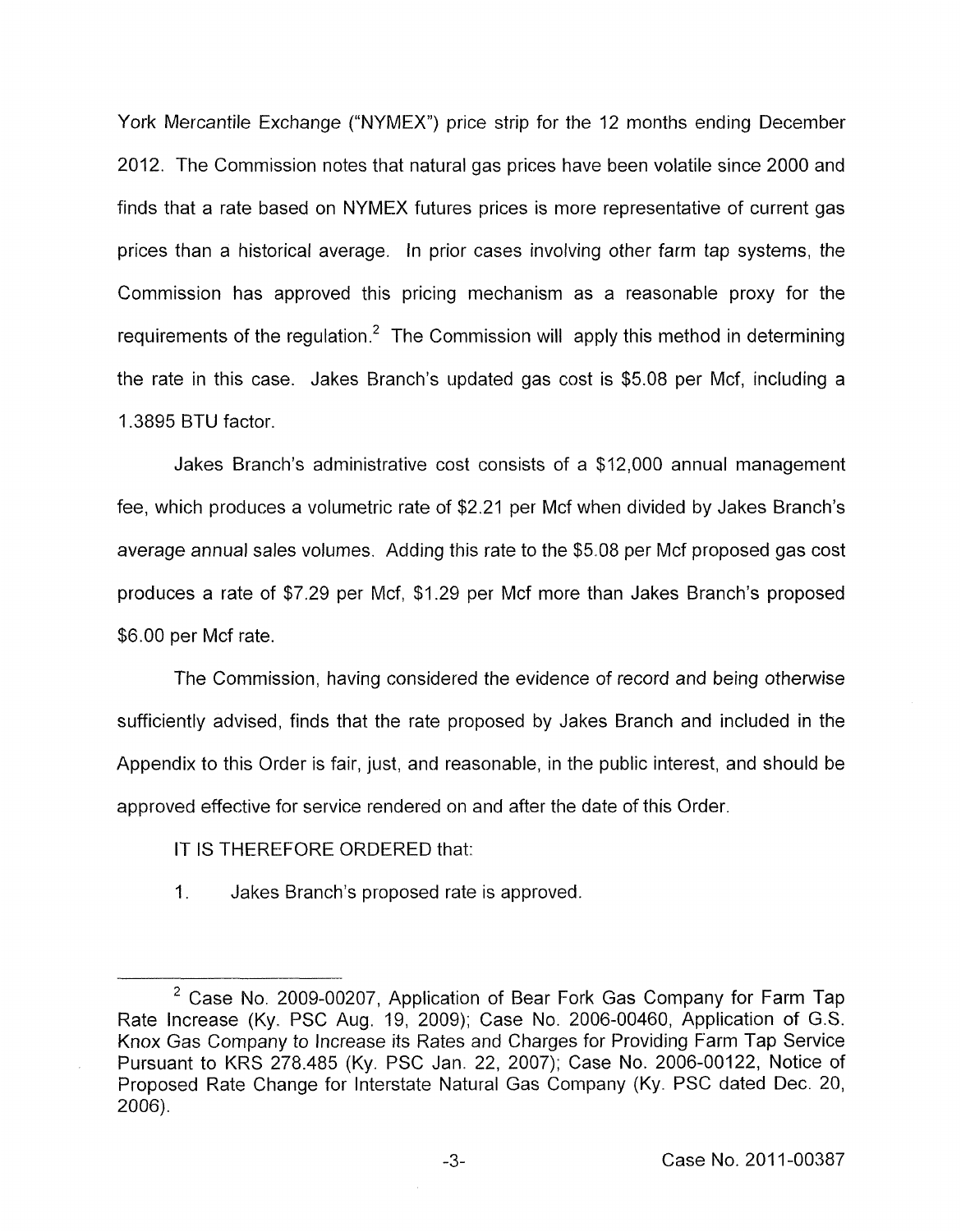2. The rate in the Appendix, attached hereto and incorporated herein, is approved for service rendered on and after the date of this Order.

*3.* Within 20 days of the date of this Order, Jakes Branch shall file with this Commission its revised tariff showing the effective date, the date of issue, and a statement that it is issued pursuant to this Order



ATTEST

Carry D. Brunsvill for **Executive Director** 

Case No. 2011-00387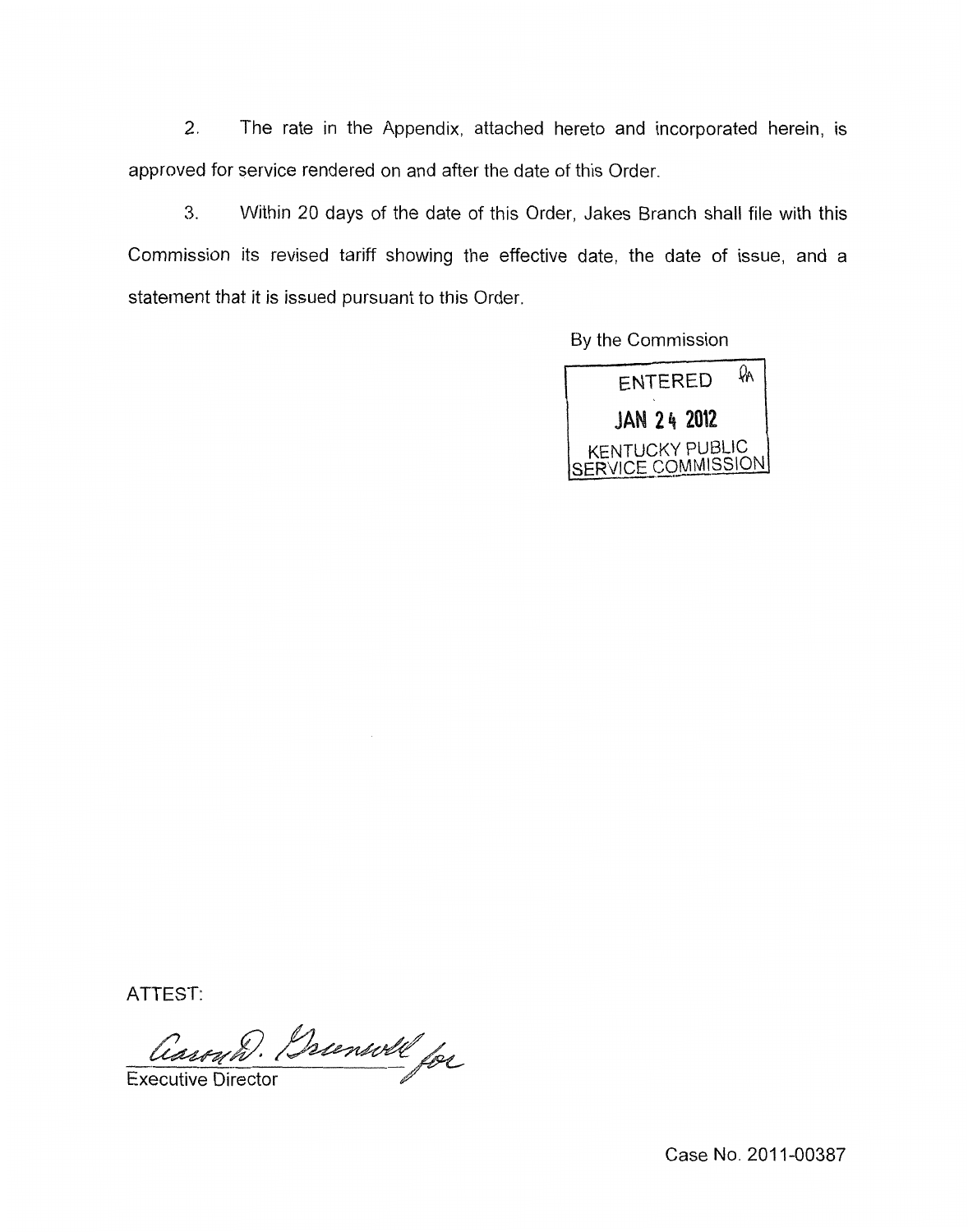## APPENDIX

# APPENDIX TO AN ORDER OF THE KENTUCKY PUBLIC SERVICE COMMISSION IN CASE NO. 2011-00387 DATED JAN 2 4 ZUIZ

The following rates and charges are prescribed for the customers served by Jakes Branch Gas Company. All other rates and charges not specifically mentioned herein shall remain the same as those in effect under authority of this Commission prior to the effective date of this Order.

All Mcf (Minimum Bill)  $$6.00$